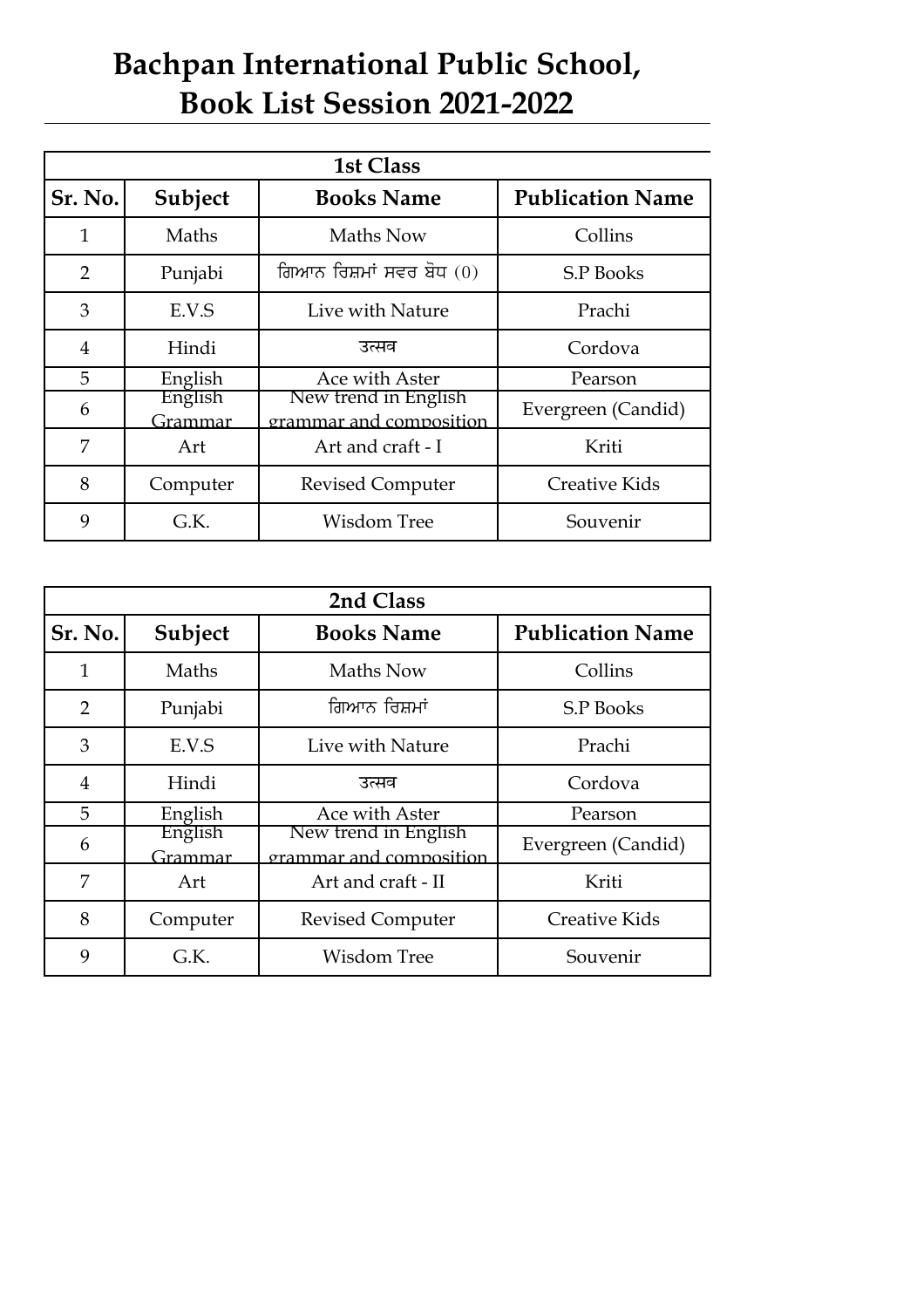| 3rd Class      |                    |                                                 |                         |  |
|----------------|--------------------|-------------------------------------------------|-------------------------|--|
| Sr. No.        | Subject            | <b>Books Name</b>                               | <b>Publication Name</b> |  |
| $\mathbf{1}$   | Maths              | Maths Now                                       | Collins                 |  |
| $\overline{2}$ | Punjabi            | ਗਿਆਨ ਰਿਸ਼ਮਾਂ                                    | S.P Books               |  |
| 3              | Science            | Science in life Today                           | Prachi                  |  |
| 4              | Hindi              | उत्सव                                           | Cordova                 |  |
| 5              | English            | Ace with Aster                                  | Pearson                 |  |
| 6              | English<br>Grammar | New trend in English<br>grammar and composition | Evergreen (Candid)      |  |
| 7              | Social studies     | <b>Social Studies</b>                           | Souvenir                |  |
| 8              | Art                | Art and craft - III                             | Kriti                   |  |
| 9              | Computer           | <b>Revised Computer</b>                         | <b>Creative Kids</b>    |  |
| 10             | G.K.               | <b>Wisdom Tree</b>                              | Souvenir                |  |

| 4th Class      |                       |                                                 |                         |  |
|----------------|-----------------------|-------------------------------------------------|-------------------------|--|
| Sr. No.        | Subject               | <b>Books Name</b>                               | <b>Publication Name</b> |  |
| $\mathbf{1}$   | Maths                 | Maths Now                                       | Collins                 |  |
| $\overline{2}$ | Punjabi               | ਗਿਆਨ ਰਿਸ਼ਮਾਂ                                    | <b>S.P Books</b>        |  |
| 3              | Science               | Science in life Today                           | Prachi                  |  |
| $\overline{4}$ | Hindi                 | उत्सव                                           | Cordova                 |  |
| 5              | English               | Ace with Aster                                  | Pearson                 |  |
| 6              | English<br>Grammar    | New trend in English<br>grammar and composition | Evergreen (Candid)      |  |
| 7              | <b>Social Studies</b> | Socail Studies                                  | Souvenir                |  |
| 8              | Art                   | Art and craft - IV                              | Kriti                   |  |
| 9              | Computer              | <b>Revised Computer</b>                         | <b>Creative Kids</b>    |  |
| 10             | G.K.                  | <b>Wisdom Tree</b>                              | Souvenir                |  |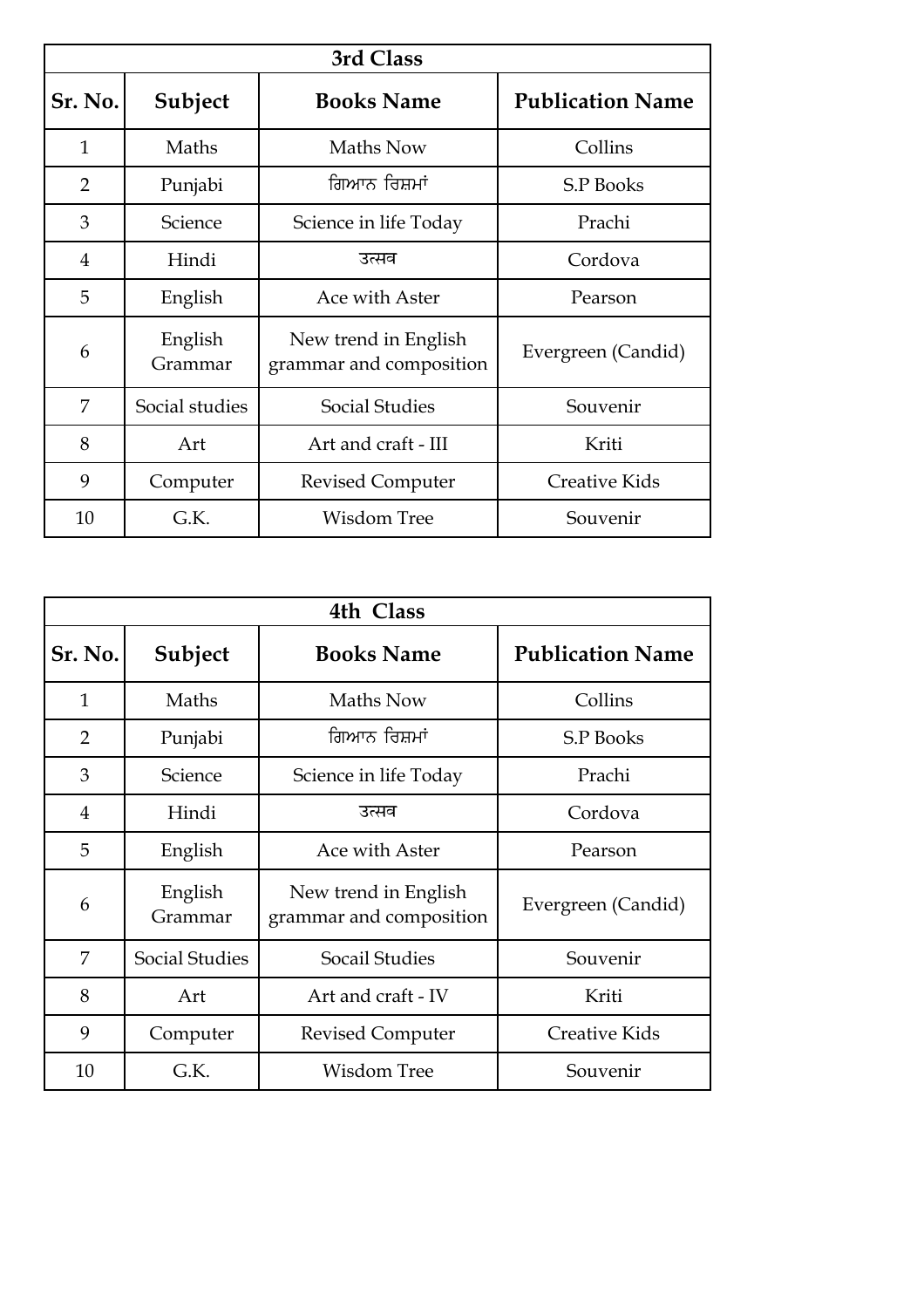| 5th Class      |                       |                                                 |                         |  |
|----------------|-----------------------|-------------------------------------------------|-------------------------|--|
| Sr. No.        | Subject               | <b>Books Name</b>                               | <b>Publication Name</b> |  |
| $\mathbf{1}$   | Maths                 | Maths Now                                       | Collins                 |  |
| $\overline{2}$ | Punjabi               | ਗਿਆਨ ਰਿਸ਼ਮਾਂ                                    | S.P Books               |  |
| 3              | Science               | Science in life Today                           | Prachi                  |  |
| 4              | Hindi                 | उत्सव                                           | Cordova                 |  |
| 5              | English               | Ace with Aster                                  | Pearson                 |  |
| 6              | English<br>Grammar    | New trend in English<br>grammar and composition | Evergreen (Candid)      |  |
| 7              | <b>Social Studies</b> | Socail Studies                                  | Souvenir                |  |
| 8              | Art                   | Art and craft - V                               | Kriti                   |  |
| 9              | Computer              | <b>Revised Computer</b>                         | <b>Creative Kids</b>    |  |
| 10             | G.K.                  | Wisdom Tree                                     | Souvenir                |  |

| 6th Class      |                       |                                                 |                         |  |
|----------------|-----------------------|-------------------------------------------------|-------------------------|--|
| Sr. No.        | Subject               | <b>Books Name</b>                               | <b>Publication Name</b> |  |
| $\mathbf{1}$   | Maths                 | Maths Now                                       | Collins                 |  |
| $\overline{2}$ | Punjabi               | ਗਿਆਨ ਰਿਸ਼ਮਾਂ                                    | <b>S.P Books</b>        |  |
| 3              | Science               | Science in life Today                           | Prachi                  |  |
| 4              | Hindi                 | उत्सव                                           | Cordova                 |  |
| 5              | English               | Ace with Aster                                  | Pearson                 |  |
| 6              | English<br>Grammar    | New trend in English<br>grammar and composition | Evergreen (Candid)      |  |
| 7              | <b>Social Studies</b> | <b>Socail Studies</b>                           | Souvenir                |  |
| 8              | Computer              | <b>Revised Computer</b>                         | <b>Creative Kids</b>    |  |
| 9              | G.K.                  | <b>Wisdom Tree</b>                              | Souvenir                |  |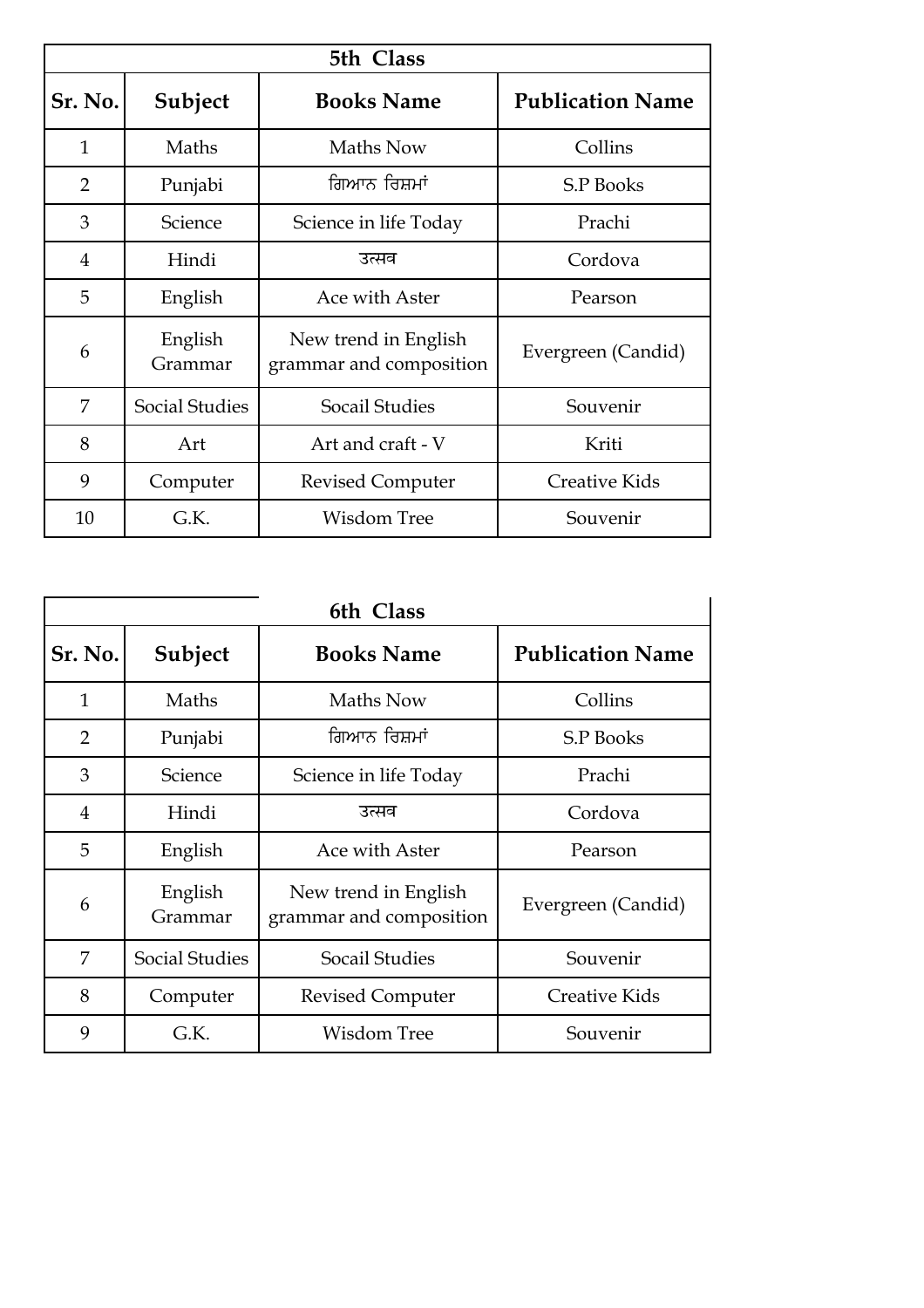| 7th Class      |                       |                                                 |                         |  |
|----------------|-----------------------|-------------------------------------------------|-------------------------|--|
| Sr. No.        | Subject               | <b>Books Name</b>                               | <b>Publication Name</b> |  |
| $\mathbf{1}$   | Maths.                | <b>NCERT</b>                                    |                         |  |
| 2              | Maths                 | <b>Perfect Mathematics</b><br>Assesemnt         | Collins                 |  |
| $\overline{3}$ | Punjabi               | ਗਿਆਨ ਰਿਸ਼ਮਾਂ                                    | <b>S.P Books</b>        |  |
| 3              | Science               | Science in life Today                           | Prachi                  |  |
| 4              | Hindi                 | उत्सव                                           | Cordova                 |  |
| 5              | English               | Ace with Aster                                  | Pearson                 |  |
| 6              | English<br>Grammar    | New trend in English<br>grammar and composition | Evergreen (Candid)      |  |
| 7              | <b>Social Studies</b> | Socail Studies                                  | Souvenir                |  |
| 8              | Computer              | <b>Revised Computer</b>                         | <b>Creative Kids</b>    |  |
| 9              | G.K.                  | <b>Wisdom Tree</b>                              | Souvenir                |  |

| <b>8th Class</b> |                       |                                                 |                         |  |
|------------------|-----------------------|-------------------------------------------------|-------------------------|--|
| Sr. No.          | Subject               | <b>Books Name</b>                               | <b>Publication Name</b> |  |
| $\mathbf{1}$     | Maths.                | <b>NCERT</b>                                    |                         |  |
| $\overline{2}$   | Maths                 | <b>Perfect Mathematics</b><br>Assesemnt         | Collins                 |  |
| 3                | Punjabi               | ਗਿਆਨ ਰਿਸ਼ਮਾਂ                                    | <b>S.P Books</b>        |  |
| 4                | Science               | Science in life Today                           | Prachi                  |  |
| 5                | Hindi                 | उत्सव                                           | Cordova                 |  |
| 6                | English               | Ace with Aster                                  | Pearson                 |  |
| 7                | English<br>Grammar    | New trend in English<br>grammar and composition | Evergreen (Candid)      |  |
| 8                | <b>Social Studies</b> | Socail Studies                                  | Souvenir                |  |
| 9                | Computer              | <b>Revised Computer</b>                         | <b>Creative Kids</b>    |  |
| 10               | G.K.                  | <b>Wisdom Tree</b>                              | Souvenir                |  |